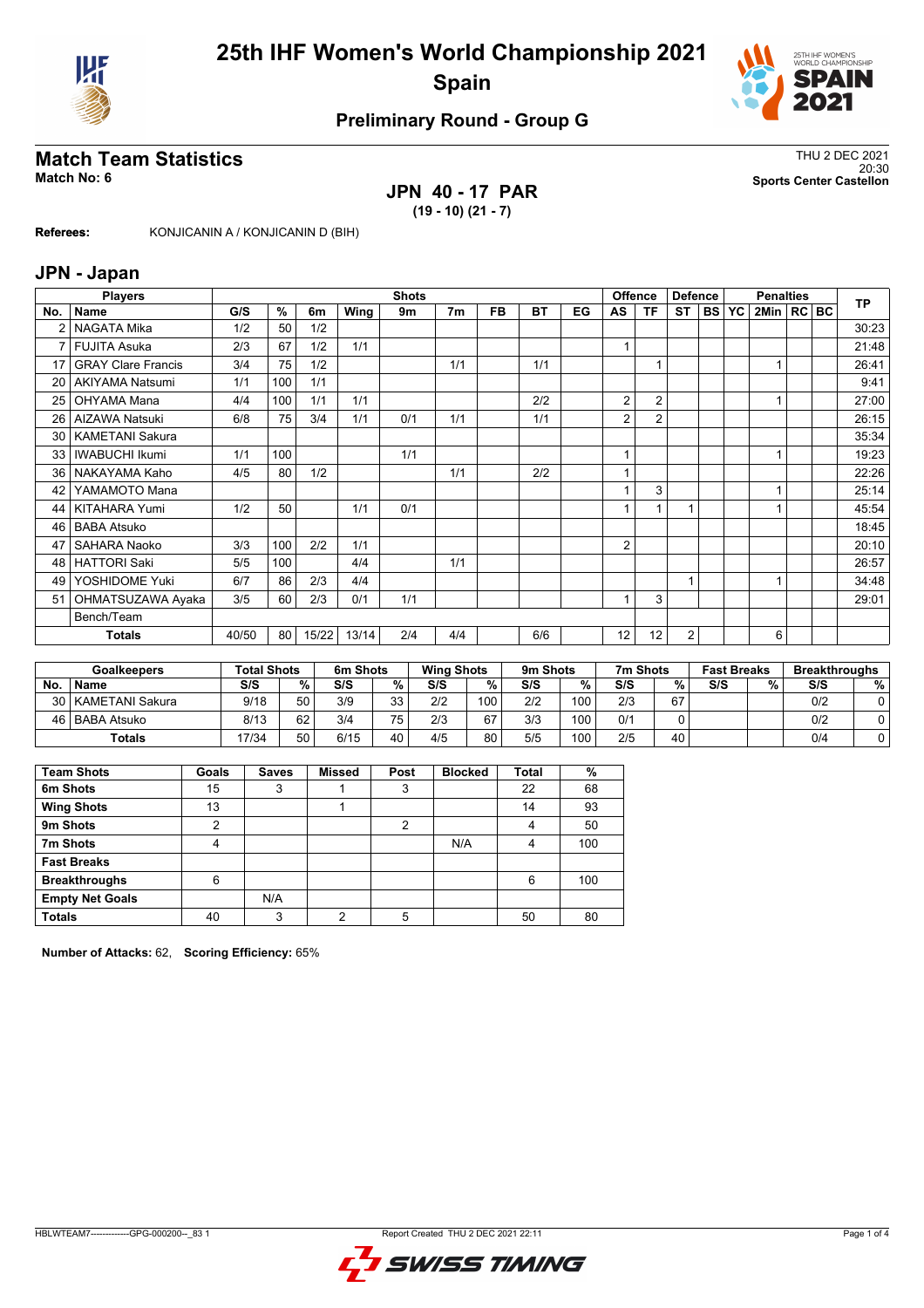

# **25th IHF Women's World Championship 2021 Spain**



### **Preliminary Round - Group G**

# **Match Team Statistics** Thu 2 DEC 2021

**JPN 40 - 17 PAR (19 - 10) (21 - 7)**

20:30 **Match No: 6 Sports Center Castellon**

**Referees:** KONJICANIN A / KONJICANIN D (BIH)

#### **JPN - Japan**

| $\overline{1/1}$ |                                 |                                                       |                                                                               |                                | $\overline{1/1}$                  | $\overline{1}/\overline{1}$                                    |           |                          |                         | $\overline{1/1}$ |                                            | 1/1                                                                                | 1/1       |                               | $\overline{2}/\overline{2}$ | 1/1             |                            |                                                          |                                            |
|------------------|---------------------------------|-------------------------------------------------------|-------------------------------------------------------------------------------|--------------------------------|-----------------------------------|----------------------------------------------------------------|-----------|--------------------------|-------------------------|------------------|--------------------------------------------|------------------------------------------------------------------------------------|-----------|-------------------------------|-----------------------------|-----------------|----------------------------|----------------------------------------------------------|--------------------------------------------|
|                  | 0/1                             |                                                       |                                                                               |                                |                                   |                                                                |           |                          |                         |                  |                                            |                                                                                    |           |                               |                             | 1/1             |                            |                                                          |                                            |
|                  |                                 |                                                       |                                                                               |                                |                                   |                                                                |           |                          |                         |                  |                                            |                                                                                    | 1/1       |                               |                             | 1/1             |                            |                                                          |                                            |
|                  |                                 |                                                       |                                                                               |                                |                                   | 1-Post                                                         |           |                          |                         |                  |                                            |                                                                                    |           |                               |                             |                 |                            |                                                          |                                            |
|                  |                                 |                                                       |                                                                               |                                |                                   |                                                                |           |                          |                         |                  |                                            |                                                                                    |           |                               |                             |                 |                            |                                                          |                                            |
|                  |                                 |                                                       |                                                                               |                                |                                   |                                                                |           |                          |                         |                  |                                            |                                                                                    |           |                               |                             |                 |                            |                                                          |                                            |
|                  |                                 | $\overline{2/2}$                                      |                                                                               |                                |                                   |                                                                |           |                          |                         |                  |                                            |                                                                                    |           | 1/1                           |                             |                 |                            |                                                          |                                            |
|                  |                                 | 1/1                                                   |                                                                               |                                |                                   |                                                                |           |                          |                         |                  |                                            |                                                                                    |           |                               |                             |                 |                            |                                                          |                                            |
|                  |                                 |                                                       |                                                                               |                                |                                   |                                                                |           |                          |                         |                  |                                            |                                                                                    |           |                               |                             |                 |                            |                                                          | $1/1$ $\blacksquare$                       |
|                  |                                 |                                                       |                                                                               |                                |                                   |                                                                |           |                          |                         |                  |                                            |                                                                                    |           |                               |                             |                 |                            |                                                          |                                            |
|                  |                                 |                                                       |                                                                               |                                |                                   |                                                                |           |                          |                         |                  |                                            |                                                                                    |           |                               |                             |                 |                            |                                                          |                                            |
|                  |                                 |                                                       |                                                                               |                                |                                   |                                                                |           |                          |                         |                  |                                            |                                                                                    |           |                               |                             |                 |                            |                                                          |                                            |
|                  |                                 |                                                       | 0/1                                                                           |                                |                                   |                                                                |           |                          |                         |                  |                                            |                                                                                    |           |                               |                             |                 |                            |                                                          |                                            |
| 0/1              |                                 | 1/1                                                   |                                                                               |                                |                                   |                                                                |           |                          |                         |                  |                                            |                                                                                    |           |                               |                             |                 |                            |                                                          |                                            |
| 1/1              |                                 |                                                       |                                                                               |                                |                                   |                                                                |           |                          |                         |                  |                                            |                                                                                    |           |                               |                             |                 |                            |                                                          |                                            |
|                  |                                 | 1-Missed                                              |                                                                               |                                |                                   |                                                                |           |                          |                         |                  |                                            |                                                                                    |           |                               |                             |                 |                            |                                                          |                                            |
|                  |                                 |                                                       |                                                                               |                                |                                   |                                                                |           |                          |                         |                  |                                            |                                                                                    |           |                               |                             |                 |                            |                                                          |                                            |
|                  |                                 |                                                       |                                                                               |                                |                                   |                                                                |           |                          |                         |                  |                                            |                                                                                    |           |                               |                             |                 |                            |                                                          | <b>Goalkeepers</b>                         |
|                  | <b>Players</b><br>Goals / Shots | 2 NAGATA M<br>33 IWABUCHI I<br>49 YOSHIDOME Y<br>Team | . .<br>$\blacksquare$ 1/1<br>$1/1$ u $\mu$<br>2/2<br>$2/2$ $\blacksquare$ 1/1 | 7 FUJITA A<br>1-Post<br>1-Post | 36 NAKAYAMA K<br>51 OHMATSUZAWA A | п.<br>$1/1$ $\blacksquare$<br>$1/1$ $\blacksquare$<br>ш<br>1/1 | 17 GRAY C | 42 YAMAMOTO M<br>Offence | $\overline{1/1}$<br>и и | 1-Post           | 20 AKIYAMA N<br>H.<br>u n<br>44 KITAHARA Y | <b>Shots Distribution</b><br>. .<br>$\blacksquare$ $\blacksquare$ 1/1<br>$1/1$ u m | 46 BABA A | 25 OHYAMA M<br><b>Defence</b> | $\blacksquare$ 1/1<br>風 国   | 1-Missed 1-Post | 26 AIZAWA N<br>47 SAHARA N | . U U<br>$\sqrt{2/2}$<br>1/1<br>$1/1$ $\blacksquare$ 2/2 | <b>30 KAMETANI S</b><br><b>48 HATTORIS</b> |

Goals / Shots

I

6/6 5/6 7/7  $\frac{2}{2}$  2/2 0/1 2/3<br> $\frac{2}{3}$  7/7 1/1 10/10 H  $\overline{7/7}$  1/1 10/10 2-Missed 5-Post



Saves / Shots

| 1/3 | 1/3 | 3/6 |
|-----|-----|-----|
| 1/2 | 2/3 | 2/3 |
| 0/4 | 4/6 | 3/4 |

| <b>30 KAMETANI S</b> |     |     |
|----------------------|-----|-----|
| 1/3                  | 0/2 | 3/3 |
|                      | 0/1 | 1/2 |
| 0/2                  | 3/4 | 1/1 |
| 46 BABA A            |     |     |
|                      |     |     |

|     | 1/1 | 0/3 |
|-----|-----|-----|
| 1/2 | 2/2 | 1/1 |
| N/1 | 1/1 | 212 |

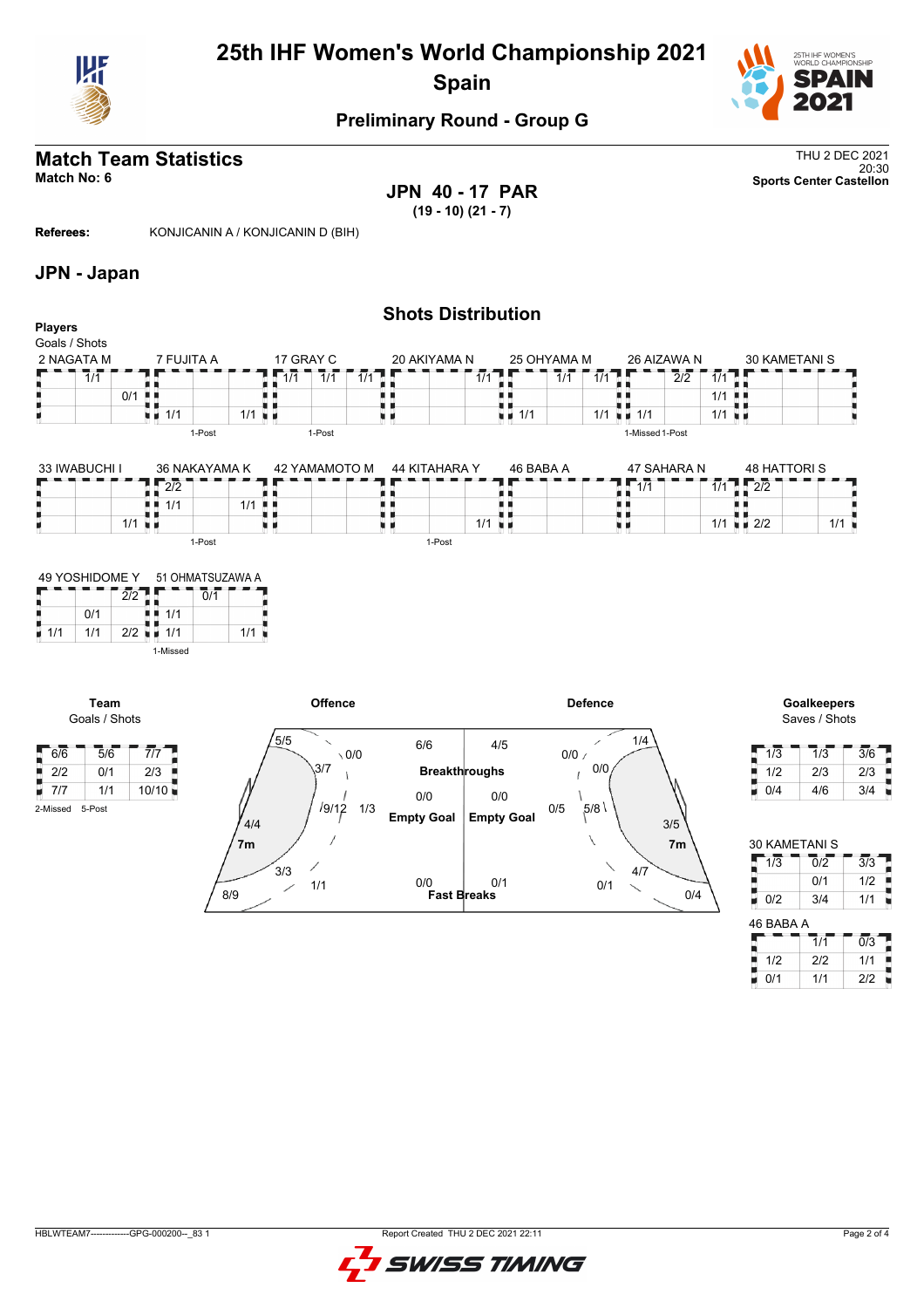



### **Preliminary Round - Group G**

#### **Match Team Statistics** Thus and the statistics of the statistics of the statistics of the statistics of the statistics of the statistics of the statistics of the statistics of the statistics of the statistics of the stati 20:30 **Match No: 6 Sports Center Castellon**

# **JPN 40 - 17 PAR**

**(19 - 10) (21 - 7)**

**Referees:** KONJICANIN A / KONJICANIN D (BIH)

#### **PAR - Paraguay**

|                 | <b>Players</b>          |       | <b>Shots</b> |      |      |     |                |           |           | <b>Offence</b><br><b>Defence</b> |    |                | <b>Penalties</b> |              |  |              | <b>TP</b> |  |       |
|-----------------|-------------------------|-------|--------------|------|------|-----|----------------|-----------|-----------|----------------------------------|----|----------------|------------------|--------------|--|--------------|-----------|--|-------|
| No.             | <b>Name</b>             | G/S   | %            | 6m   | Wing | 9m  | 7 <sub>m</sub> | <b>FB</b> | <b>BT</b> | EG                               | AS | ΤF             | <b>ST</b>        | <b>BS YC</b> |  | 2Min   RC BC |           |  |       |
|                 | <b>ACOSTA Maria</b>     |       |              |      |      |     |                |           |           |                                  |    |                |                  |              |  |              |           |  | 52:30 |
| 2               | <b>ACUNA Fatima</b>     | 2/8   | 25           |      | 0/3  | 0/2 | 2/3            |           |           |                                  |    | $\overline{2}$ |                  |              |  |              |           |  | 45:38 |
| 4               | <b>INSFRAN Fernanda</b> | 1/6   | 17           | 1/3  | 0/1  | 0/1 |                |           | 0/1       |                                  | 3  | 4              |                  |              |  |              |           |  | 39:32 |
| 5               | <b>ROLON Kamila</b>     | 0/2   | 0            |      |      | 0/2 |                |           |           |                                  |    |                |                  |              |  |              |           |  | 19:42 |
| 6               | <b>FIORE Sabrina</b>    | 4/5   | 80           | 3/3  |      |     | 1/2            |           |           |                                  |    |                |                  |              |  |              |           |  | 34:29 |
|                 | dos SANTOS Karina       |       |              |      |      |     |                |           |           |                                  |    |                |                  |              |  |              |           |  | 21:33 |
| 8               | <b>FLEITAS Jessica</b>  | 1/1   | 100          |      | 1/1  |     |                |           |           |                                  |    |                |                  |              |  |              |           |  | 5:27  |
| 9               | <b>FARIA Marizza</b>    | 1/1   | 100          |      |      |     |                |           | 1/1       |                                  |    | 3              |                  |              |  |              |           |  | 44:12 |
| 10              | <b>GONZALEZ Gisela</b>  | 2/4   | 50           | 2/4  |      |     |                |           |           |                                  |    |                |                  |              |  |              |           |  | 17:31 |
| 11 <sup>1</sup> | <b>LEIVA Delyne</b>     |       |              |      |      |     |                |           |           |                                  |    | $\overline{2}$ |                  |              |  |              |           |  | 28:03 |
| 12              | <b>OCAMPOS Fatima</b>   |       |              |      |      |     |                |           |           |                                  |    |                |                  |              |  |              |           |  | 7:30  |
| 13 <sup>1</sup> | <b>VILLALBA Sofia</b>   | 0/2   | $\Omega$     | 0/1  | 0/1  |     |                |           |           |                                  |    |                |                  |              |  |              |           |  | 18:47 |
| 14              | <b>FERNANDEZ Maria</b>  | 4/6   | 67           | 1/1  |      | 0/1 |                | 0/1       | 3/3       |                                  |    | $\overline{2}$ | $\overline{2}$   |              |  |              |           |  | 36:07 |
| 19              | <b>GIMENEZ Nathalie</b> | 0/1   | $\Omega$     | 0/1  |      |     |                |           |           |                                  |    |                |                  |              |  |              |           |  | 3:02  |
|                 | <b>MISKINICH Ada</b>    | 1/1   | 100          | 1/1  |      |     |                |           |           |                                  |    |                | Ŀ,               |              |  |              |           |  | 15:51 |
| 26              | MENDOZA Jazmin          | 1/3   | 33           | 1/1  | 0/2  |     |                |           |           |                                  |    |                |                  |              |  |              |           |  | 30:06 |
|                 | Bench/Team              |       |              |      |      |     |                |           |           |                                  |    |                |                  |              |  |              |           |  |       |
|                 | <b>Totals</b>           | 17/40 | 43           | 9/15 | 1/8  | 0/6 | 3/5            | 0/1       | 4/5       |                                  | 6  | 17             | 3                |              |  | 2            |           |  |       |

|    | <b>Goalkeepers</b>  |      | <b>Total Shots</b> |      | 6m Shots       |      | <b>Wing Shots</b> |     | 9m Shots |     | 7m Shots |     | <b>Fast Breaks</b> |     | <b>Breakthroughs</b> |
|----|---------------------|------|--------------------|------|----------------|------|-------------------|-----|----------|-----|----------|-----|--------------------|-----|----------------------|
| No | <b>Name</b>         | S/S  | $\%$ .             | S/S  | %              | S/S  | %                 | S/S | ℅        | S/S | %        | S/S | %                  | S/S | %                    |
|    | l ACOSTA Maria      | 3/38 | 8                  | 3/16 | 19             | 0/12 |                   | 0/2 |          | 0/3 |          |     |                    | 0/5 |                      |
|    | 12   OCAMPOS Fatima | 0/5  |                    | 0/2  |                | 0/1  |                   |     |          | 0/1 |          |     |                    | 0/1 |                      |
|    | <b>Totals</b>       | 3/43 |                    | 3/18 | $\overline{ }$ | 0/13 |                   | 0/2 |          | 0/4 |          |     |                    | 0/6 |                      |

| <b>Team Shots</b>      | Goals | <b>Saves</b> | <b>Missed</b> | Post | <b>Blocked</b> | <b>Total</b> | %  |
|------------------------|-------|--------------|---------------|------|----------------|--------------|----|
| 6m Shots               | 9     | 6            |               |      |                | 15           | 60 |
| <b>Wing Shots</b>      |       | 4            |               | 3    |                | 8            | 13 |
| 9m Shots               |       | 5            |               |      |                | 6            |    |
| 7m Shots               | 3     | 2            |               |      | N/A            | 5            | 60 |
| <b>Fast Breaks</b>     |       |              |               |      |                |              |    |
| <b>Breakthroughs</b>   | 4     |              |               |      |                | 5            | 80 |
| <b>Empty Net Goals</b> |       | N/A          |               |      |                |              |    |
| <b>Totals</b>          | 17    | 17           | ◠             | 4    |                | 40           | 43 |

**Number of Attacks:** 54, **Scoring Efficiency:** 31%